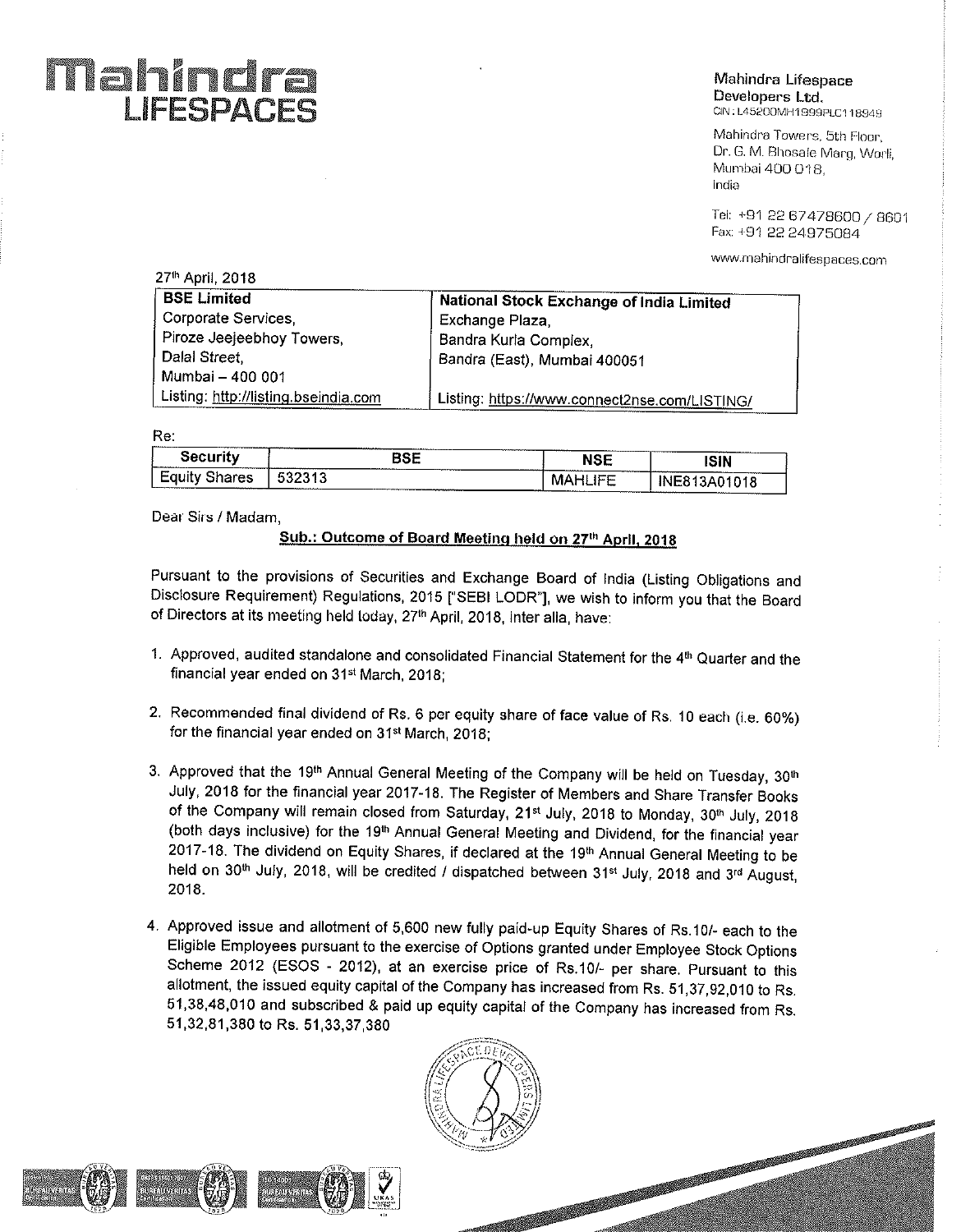

Accordingly, we are enclosing the following:

- a) <sup>A</sup> copy of the audited standalone and consolidated financial statement of the Company for the 4<sup>th</sup> quarter and financial year ended on 31<sup>st</sup> March, 2018;
- b) Auditor's report on standalone and consolidated financial statement of the Company for the financial year ended on 31<sup>st</sup> March, 2018, issued by Statutory Auditors, M/s. Deloitte Haskins & Sells LLP;

We hereby declare that the Company's Statutory Auditors M/s. Deloitte Haskins & Sells LLP., have issued audit reports with an unmodified opinion on the standalone and consolidated financial statement for the financial year ended on 315' March, 2018.

The Certificate of the Debenture Trustee, M/s. Axis Trustee Services Limited, as required under Regulation 52(5) of SEBl LODR is being sent shortly.

The results will be avallable on the website of Stock Exchanges on the link http://www.nseindia.com/corporates and http://www.bseindia.com/corporates and on the website of the Company at https://www.mahindralifespaces.com/investors/financial-information.

The meeting of the Board of Directors commenced at 10:30 a.m. and concluded at 02:00 p.m.

Kindly take note of the above.

Thanking you,

Yours faithfully, For Mahindra Lifespace Developers Limited

\  $\mathsf{N}^\omega$ M<br>Suhas Kulkarni ,

Sr. Vice President — Legal & Company Secretary (FCS — 2427) Encl.: a/a

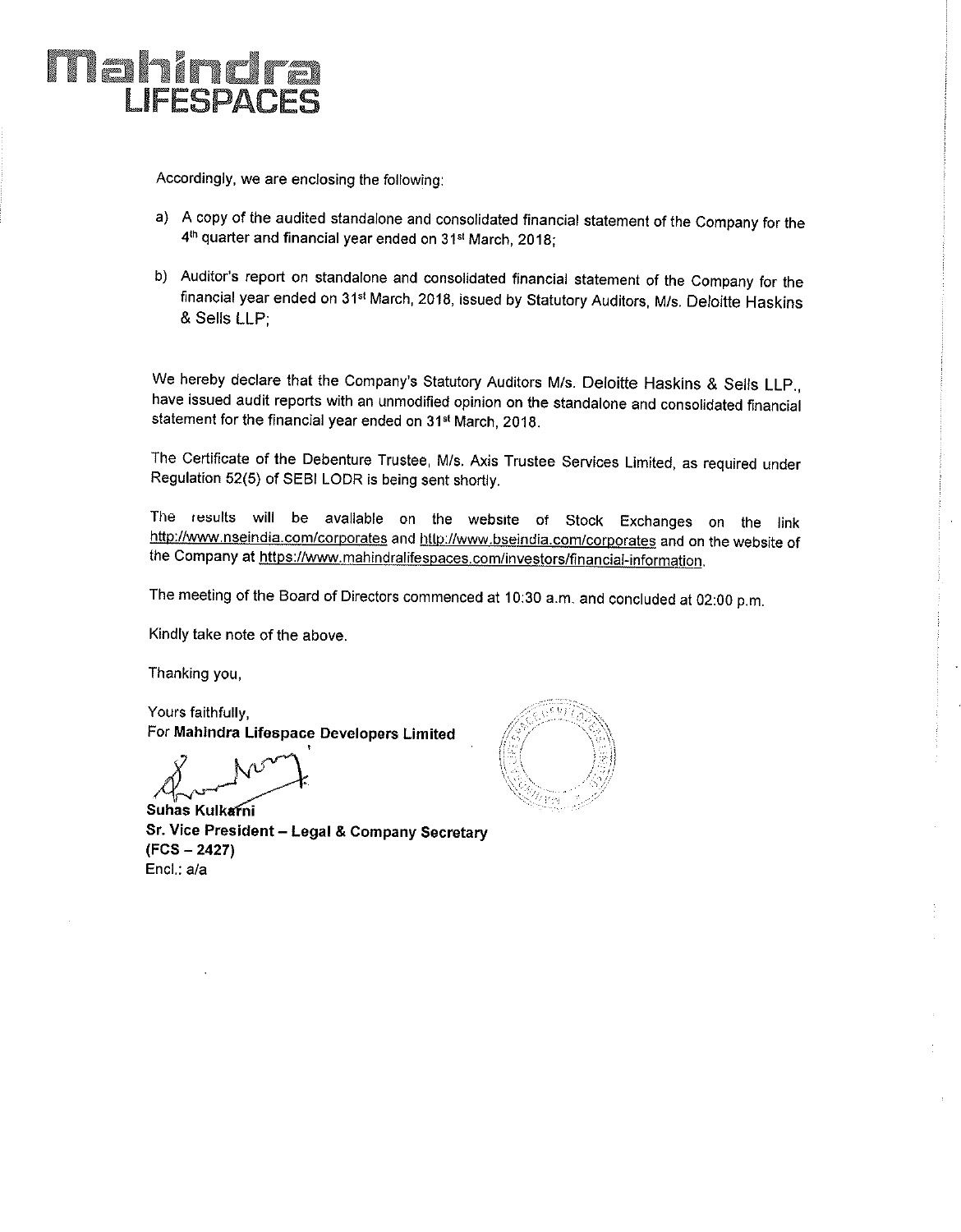# **Deloitte** Chartered Accountants  $\textbf{H}$ askins & Sells LLP $^{\text{Tover 3, 27" - 32" - 4\text{Isocor}}$

~

indiabulls Finance Centre Elphinstone Road (West) Mumbai » 400 013 Maharashtra, lndia

Tel: +91 22 6185 4000 Fax: +91 22 6185 4001

### INDEPENDENT AUDITOR'S REPORT TO THE BOARD OF DIRECTORS OF MAHINDRA LIFESPACE DEVELOPERS LIMITED

- 1. We have audited the accompanying Statement of Standalone Financial Results of Mahindra Lifespace Developers Limited ("the Company"), for the year ended March 31, <sup>2018</sup> ("the Statement"), being submitted by the Company pursuant to the requirement of Regulation <sup>33</sup> of the SEBI (Listing Obligations and Disclosure Requirements) Regulations, 2015, as modified by Circular No. CIR/CFD/FAC/62/2016 dated July 5, 2016.
- 2. This Statement, which is the responsibility of the Company's Management and approved by the Board of Directors, has been compiled from the related standalone Ind AS financial statements which has been prepared in accordance with the Indian Accounting Standards prescribed under Section <sup>133</sup> of the Companies Act, <sup>2013</sup> read with relevant rules issued thereunder ('Ind AS') and other accounting principles generally accepted in India. Our responsibility is to express an opinion on the Statement based on our audit of such standalone financial statements.
- 3. We conducted our audit in accordance with the Standards on Auditing issued by the Institute of Chartered Accountants of India. Those Standards require that we comply with ethical requirements and plan and perform the audit to obtain reasonable assurance about whether the Statement is free from material misstatement.

An audit involves performing procedures to obtain audit evidence about the amounts and the disclosures in the Statement. The procedures selected depend on the auditor's judgment, including the assessment of the risks of material misstatement of the Statement, whether due to fraud or error. In making those risk assessments, the auditor considers internal control relevant to the Company's preparation and fair presentation of the Statement in order to design audit procedures that are appropriate in the circumstances, but not for the purpose of expressing an opinion on<br>the effectiveness of the Company's internal control. An audit also includes internal control. An audit also includes evaluating the appropriateness of the accounting policies used and the reasonableness of the accounting estimates made by the Management, as well as evaluating the overall presentation of the Statement.

We believe that the audit evidence obtained by us is sufficient and appropriate to provide <sup>a</sup> basis for our audit opinion.

- 4. In our opinion and to the best of our information and according to the explanations given to us, the Statement:
	- (i) is presented in accordance with the requirements of Regulation <sup>33</sup> of the SEBI (Listing Obligations and Disclosure Requirements) Regulations, 2015, as modified by Circular No. CIR/CFD/FAC/62/2016 dated July 5, 2016; and
	- (ii) gives <sup>a</sup> true and fair view in conformity with the aforesaid Indian Accounting Standards and other accounting principles generally accepted in India of the net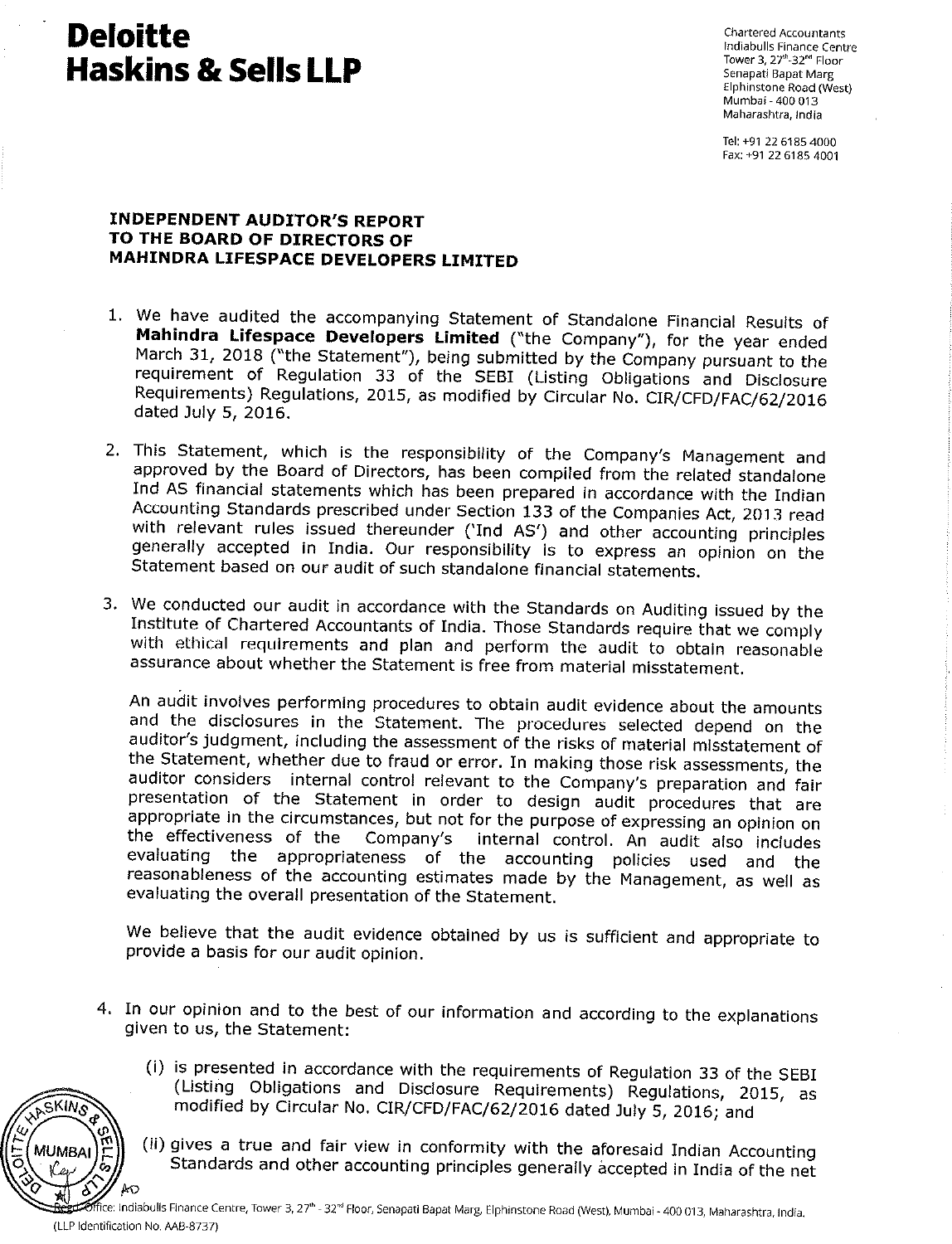### Deloitte Haskins & Sells LLP

profit and Total comprehensive income and other financial information of the Company for the year ended March 31, 2018.

5. The Statement includes the results for the Quarter ended March 31, <sup>2018</sup> being the balancing figure between audited figures in respect of the full financial year and the published year to date figures up to the third quarter of the current financial year which were subject to limited review by us.

### For DELOITTE HASKINS & SELLS LLP

Chartered Accountants (Firm's Registration No. 117366W/W-100018)



É.  $\frac{1}{\sqrt{1+\frac{1}{2}}}$ 

**Ketan Vora**<br>Partner  $\sum_{\text{Senap}(\text{Bapat } \text{Bapat } \text{Map}} \left\{ \sum_{i=1}^{n} \right\}$  Partner Eiphinstone (West),  $\begin{pmatrix} \ast \\ \ast \end{pmatrix}$  (Membership No. 100459)

MUMBAI, Aprll 27, 2018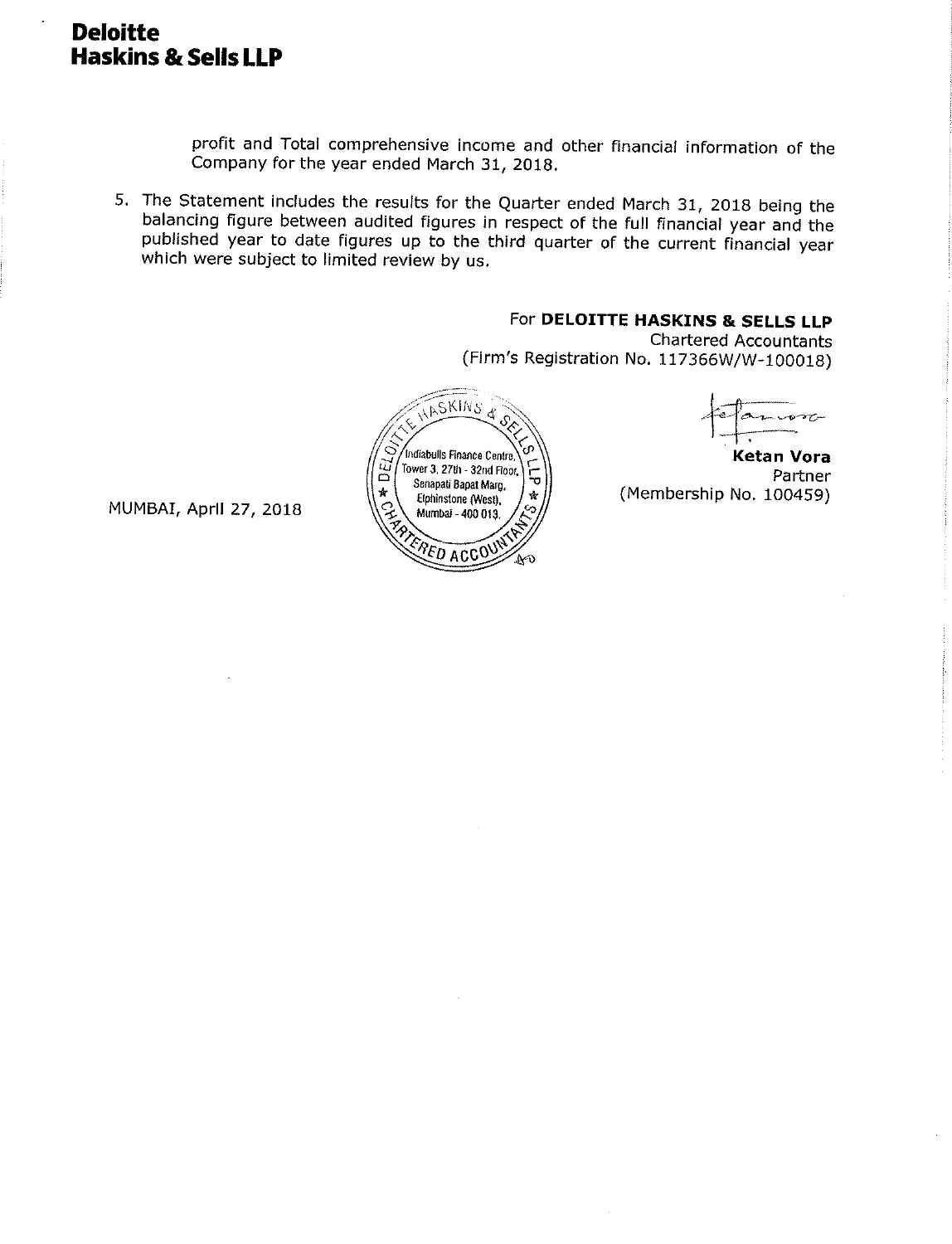|        |                                                                                                                                                         | CIN - L45200MH1999PLC118949             |                                          |                                         |                       |                       |
|--------|---------------------------------------------------------------------------------------------------------------------------------------------------------|-----------------------------------------|------------------------------------------|-----------------------------------------|-----------------------|-----------------------|
|        | Fax No.: 022-24975084 Tel.: 022-67478600 Website: www.mahindralifespaces.com<br>Registered Office :- Mahindra Towers, 5th Floor, Worli, Mumbai - 400018 |                                         |                                          |                                         |                       |                       |
|        | Statement of Standalone Audited Financial Results For The Quarter and Year Ended as on 31st March, 2018                                                 |                                         |                                          |                                         |                       |                       |
|        |                                                                                                                                                         |                                         |                                          |                                         |                       |                       |
|        |                                                                                                                                                         |                                         |                                          |                                         |                       | (Rs. in lakhs)        |
|        | <b>Particulars</b>                                                                                                                                      | Year Ended                              |                                          |                                         |                       |                       |
|        |                                                                                                                                                         | 31.03.2018<br>Audited<br>(Refer Note 2) | Quarter ended<br>31.12.2017<br>Unaudited | 31.03.2017<br>Audited<br>(Refer Note 2) | 31.03.2018<br>Audited | 31.03.2017<br>Audited |
|        |                                                                                                                                                         |                                         |                                          |                                         |                       |                       |
| 1      | Revenue from Operations                                                                                                                                 | 14,529                                  | 14,470                                   | 29,945                                  | 47,500                | 68,055                |
| 2<br>3 | Other Income                                                                                                                                            | 1,894                                   | 1,403                                    | 1,570                                   | 8.222                 | 7,265                 |
|        | Total Income (1+2)                                                                                                                                      | 16,423                                  | 15,873                                   | 31,515                                  | 55.722                | 75,320                |
| 4      | Expenses:                                                                                                                                               |                                         |                                          |                                         |                       |                       |
|        | a) Cost of Sales                                                                                                                                        |                                         |                                          |                                         |                       |                       |
|        | - Cost of Projects                                                                                                                                      | 9,762                                   | 10.273                                   |                                         |                       |                       |
|        | - Operating Expenses                                                                                                                                    | 509                                     | 533                                      | 26 421<br>748                           | 32.442                | 52.344                |
|        | b) Employee Benefits Expense                                                                                                                            | 1,416                                   | 1.448                                    | 1.642                                   | 2.026<br>5,958        | 2.323                 |
|        | c) Finance Costs                                                                                                                                        | 842                                     | 893                                      | 754                                     | 3,541                 | 6,224                 |
|        | d) Depreciation and Amortization Expense                                                                                                                | 92                                      | 98                                       | 109                                     | 396                   | 3.197                 |
|        | e) Other Expenses                                                                                                                                       | 1.318                                   | 606                                      | 1.074                                   | 3.466                 | 3743                  |
|        | <b>Total Expenses</b>                                                                                                                                   | 13.939                                  | 13,856                                   | 30.748                                  | 47.829                | 68,265                |
|        | 6 Profit Before Tax (3-4)                                                                                                                               |                                         |                                          |                                         |                       |                       |
|        |                                                                                                                                                         | 2.484                                   | 2.017                                    | 767                                     | 7,893                 | 7.055                 |
|        | 6 Tax Expense:                                                                                                                                          |                                         |                                          |                                         |                       |                       |
|        | a) Current Tax                                                                                                                                          | 715                                     | 737                                      | 274                                     |                       |                       |
|        | b) Deferred Tax                                                                                                                                         | 121                                     | (39)                                     |                                         | 2 5 6 6               | 2.349                 |
|        |                                                                                                                                                         |                                         |                                          | (16)                                    | 15                    | (188)                 |
| 7      | Profit after Tax (5-6)                                                                                                                                  | 1 6 4 8                                 | 1,319                                    | 509                                     | 5,312                 | 4,894                 |
| 8      | Other Comprehensive Income                                                                                                                              |                                         |                                          |                                         |                       |                       |
|        | Items that will not be reclassified to profit or loss                                                                                                   |                                         |                                          |                                         |                       |                       |
|        | Remeasurements of the defined benefit liabilities (net of taxes)                                                                                        |                                         |                                          |                                         |                       |                       |
|        |                                                                                                                                                         | (15)                                    |                                          | 68                                      | (15)                  |                       |
| 9      | Total Comprehensive Income (7+8)                                                                                                                        | 1.633                                   | 1,310                                    | 577                                     |                       |                       |
|        |                                                                                                                                                         |                                         |                                          |                                         | 5,297                 | 4,962                 |
|        | 10 Paid-up Equity Share Capital (Face Value of Rs.10 each)                                                                                              | 5,133                                   | 5.132                                    | 4,105                                   | 5,133                 | 4,105                 |
|        |                                                                                                                                                         |                                         |                                          |                                         |                       |                       |
| 12     | 11 Reserves (excluding revaluation reserves)<br>Debenture Redemption Reserve                                                                            |                                         |                                          |                                         | 1,75,431              | 1,45,175              |
|        | 13 Capital Redemption Reserve                                                                                                                           |                                         |                                          |                                         | 8,375                 | 8,375                 |
|        |                                                                                                                                                         |                                         |                                          |                                         | 7,354                 | 7,354                 |
|        | 14 Earnings per equity share (Face value of Rs. 10/- each) (Rs.)*                                                                                       |                                         |                                          |                                         |                       |                       |
|        | a) Basic                                                                                                                                                | 3.23                                    | 2.57                                     | 124                                     |                       |                       |
|        | b) Diluted                                                                                                                                              | 3.22                                    | 2.67                                     | 1.24                                    | 10.48<br>10.46        | 10.09                 |
|        |                                                                                                                                                         |                                         |                                          |                                         |                       | 10.96                 |
|        | 15 Debt Service Coverage Ratio (DSCR)                                                                                                                   |                                         |                                          |                                         | 0.26                  | 0.23                  |
| 17     | 16 Interest Service Coverage Ratio (ISCR)                                                                                                               |                                         |                                          |                                         | 2.79                  | 1.73                  |
|        | Debt Equity Ratio                                                                                                                                       |                                         |                                          |                                         | 0.20                  | 0.38                  |
|        |                                                                                                                                                         |                                         |                                          |                                         |                       |                       |
|        | Basic and Diluted EPS for all periods, except years ended 31.03.2017 and 31.03.2018, are not annualised.                                                |                                         |                                          |                                         |                       |                       |
|        | DSCR = (Profit before interest, tax and excoptional items) / (interest expense + principal repayments)                                                  |                                         |                                          |                                         |                       |                       |
|        | ISCR = (Profit before interest, tax and exceptional items) / Interest expense                                                                           |                                         |                                          |                                         |                       |                       |
|        |                                                                                                                                                         |                                         |                                          |                                         |                       |                       |
|        |                                                                                                                                                         |                                         |                                          |                                         |                       |                       |

 $\mathbf{l}_{\cdot}$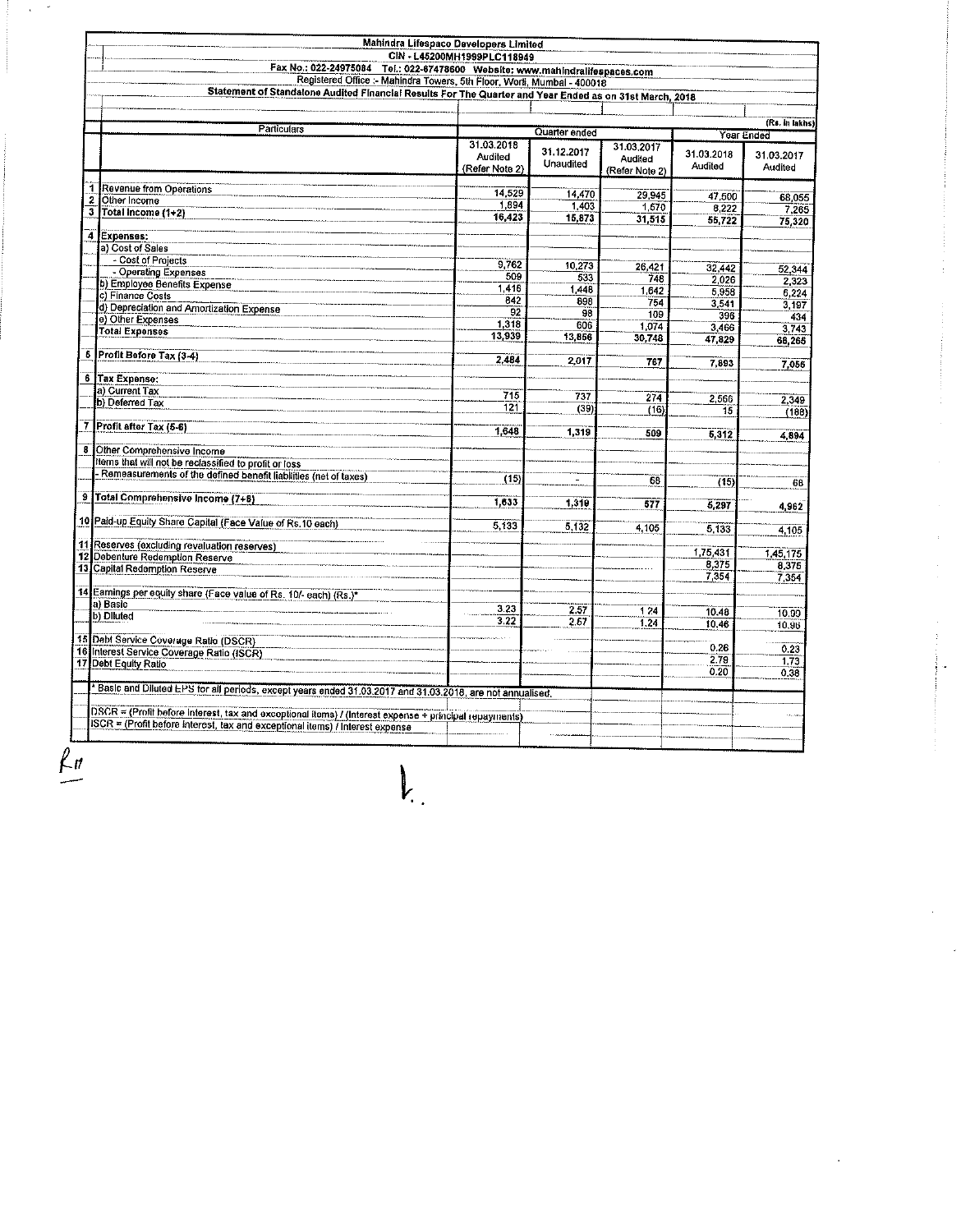| ganti I<br>Reporting of Segment wise Revenue, Results & Segment Assets / Liabilities                                                   |                                         |                                   |                                |                            |                             |
|----------------------------------------------------------------------------------------------------------------------------------------|-----------------------------------------|-----------------------------------|--------------------------------|----------------------------|-----------------------------|
|                                                                                                                                        |                                         |                                   |                                |                            |                             |
| Particulars                                                                                                                            |                                         | Quarter ended                     |                                |                            | (Rs.In lakhs)               |
|                                                                                                                                        | 31 03 2018<br>Audited<br>(Refer Note 2) | 31 12 2017                        | 31.03.2017                     |                            | Year Ended                  |
| 1 Segment Revenue (Revenue from Operations)<br>a) Projects, Project Management and Development<br>b) Operating of Commercial Complexes |                                         | Unaudited                         | Audited<br>(Refer Note 2)      | 31 03 2018<br>Audited      | 31.03.2017<br>Audited       |
| $\mathbf{2}$<br>Segment Results                                                                                                        | 14,136<br>39 <sub>3</sub>               | 14,039                            | 29,429                         |                            |                             |
| (a) Projects, Project Management and Development<br>b) Operating of Commercial Complexes                                               | 14,529                                  | 431<br>14,470                     | 516<br>29,945                  | 45,679<br>1.821<br>47,500  | 66,036<br>2,019             |
| Total Segment Results<br>Less : Other unallocable expenditure / (income) (net) excluding interest below                                | 4.290<br>352                            | 3,257                             | 2,166                          |                            | 68,055                      |
| <b>Total Profit before Tax</b>                                                                                                         | 4,642<br>1,316                          | 360<br>3,611<br>696               | 502<br>2,668                   | 11,737<br>1.517            | 11,351<br>1,951             |
| 3<br>Segment Assets<br>a) Projects, Project Management and Development                                                                 | 842<br>2,484                            | 898<br>2,017                      | 1,147<br>754<br>767            | 13,254<br>1,820<br>3,541   | 13,302<br>3,050             |
| b) Operating of Commercial Complexes<br><b>Total Segment Assets</b><br>c) Unallocated Corporate Assets                                 | 1,82,388                                | 1,97,599                          |                                | 7,893                      | 3,197<br>7,055              |
| <b>Total Assets</b><br>4                                                                                                               | 2,201<br>1,84,589<br>65,839             | 2,228<br>1.99.827                 | 1,88,903<br>$2\,282$           | 1.82.388<br>2,201          | 1,88,903                    |
| Segment Liabilities<br>a) Projects, Project Management and Development<br>b) Operating of Commercial Complexes                         | 2,50,428                                | 57,153<br>2,56,980                | 1.91.185<br>51,703<br>2,42,888 | 1,84,589<br>65,839         | 2,282<br>1,91,185<br>51,703 |
| Total Segment Liabilities<br>c) Unallocated Corporate Liabilities                                                                      | 53,280<br>555                           | 67,813                            |                                | 2,50,428                   | 2,42,888                    |
| <b>Total Liabilities</b>                                                                                                               | 53,835<br>16,029                        | 803<br>68,616                     | 75,897<br>556<br>76,453        | 53,280<br>555              | 75,897<br>556               |
| Statement of Assets and Liabilities as on 31st March, 2018                                                                             | 69,864                                  | 8,772<br>77,388                   | 17,155<br>93,608               | 53,835<br>16.029<br>69,864 | 76,453<br>17,155            |
| Ą<br>ASSETS                                                                                                                            |                                         |                                   | (Rs. In Lakhs)                 |                            | 93,608                      |
| Ŧ<br><b>Non-Current Assets</b><br>Property, Plant and Equipment                                                                        |                                         | As at<br>31.03.2018<br>Audited    | As at<br>31.03.2017            |                            |                             |
| Capital work-in-progress<br><b>Investment Property</b><br>Other Intangible assets                                                      |                                         | Audited                           |                                |                            |                             |
| <b>Financial Assets</b><br>- Investments                                                                                               |                                         | 598<br>915<br>2,187               | 827<br>847                     |                            |                             |
| $-Loans$<br>- Other Financial Assets<br>Other Nun Current Assets                                                                       |                                         | 47                                | 2,345<br>60                    |                            |                             |
| <b>Total Non Current Assets</b>                                                                                                        |                                         | 64.00n                            | 65829<br>1.765                 |                            |                             |
| <b>Current Assets</b><br>2<br><b>Inventories</b><br><b>Financial Assets</b>                                                            |                                         | 4758<br>72,505                    | 21<br>5,799<br>77,493          |                            |                             |
| - Investments<br>- Trade Receivables                                                                                                   |                                         | 73,876<br>87,925                  |                                |                            |                             |
| - Cash and Cash Equivalents<br>- Bank Balances other than Cash and Cash Equivalents above                                              |                                         | 21,092<br>14,563<br>11,848        |                                |                            |                             |
| - Other Financial Assets<br>Other Current Assets                                                                                       |                                         | 5,930<br>3,597<br>4617<br>4,931   |                                |                            |                             |
| <b>Total Current Assets</b><br>Total Assets (1+2)                                                                                      | 16.703<br>27,203                        | 653<br>18,673<br>11,892<br>12.316 |                                |                            |                             |
| <b>EQUITY AND LIABILITIES</b><br>B                                                                                                     | 1,77,923                                | 27,499<br>1,65,395                |                                |                            |                             |
| <b>Equity</b><br><b>Equity Share capital</b><br>Other Equity                                                                           | 2,50,428                                | 2,42,888                          |                                |                            |                             |
| Networth                                                                                                                               | 5,133                                   | 4,105                             |                                |                            |                             |
| Liabilities<br>Non-Current Liabilities<br>2<br>Financial Liabilities                                                                   | 1,75,431<br>1,80,564                    | 1,45,175<br>1,49,280              |                                |                            |                             |
| Borrowings<br>- Other Financial Liabilities                                                                                            |                                         |                                   |                                |                            |                             |
| <b>Provisions</b><br>Deferred Tax Liabilities (Net)<br><b>Total Non Current Liabilities</b>                                            |                                         | 19,981                            |                                |                            |                             |
| <b>Current Liabilities</b><br>$\overline{\boldsymbol{\mathfrak{s}}}$                                                                   | 367<br>177                              | 5,098<br>324<br>169               |                                |                            |                             |
| Financial Liabilities<br>- Borrowings<br>Trade Payables                                                                                | 544                                     | 25, 572                           |                                |                            |                             |
| Other Financial Liabilities<br>Other Current Liabilities                                                                               | 16,805                                  | 18,896                            |                                |                            |                             |
| <b>Provisions</b><br>Current Tax Liabilities (Net)<br>Total Current Liabilities                                                        | 16,737<br>27,387<br>2,676               | 16.979<br>22,903                  |                                |                            |                             |
| Total Equity and Liabilities (1+2+3)                                                                                                   | 820<br>4.895                            | 3.679<br>787<br>4,792             |                                |                            |                             |
|                                                                                                                                        | 69,320<br>2,50,428                      | 68,036                            |                                |                            |                             |
|                                                                                                                                        |                                         | 2,42,888                          |                                |                            |                             |

 $\mu$ 

 $\hat{\boldsymbol{\epsilon}}$ 

 $\pm$ 

 $\frac{\mu}{\mu}$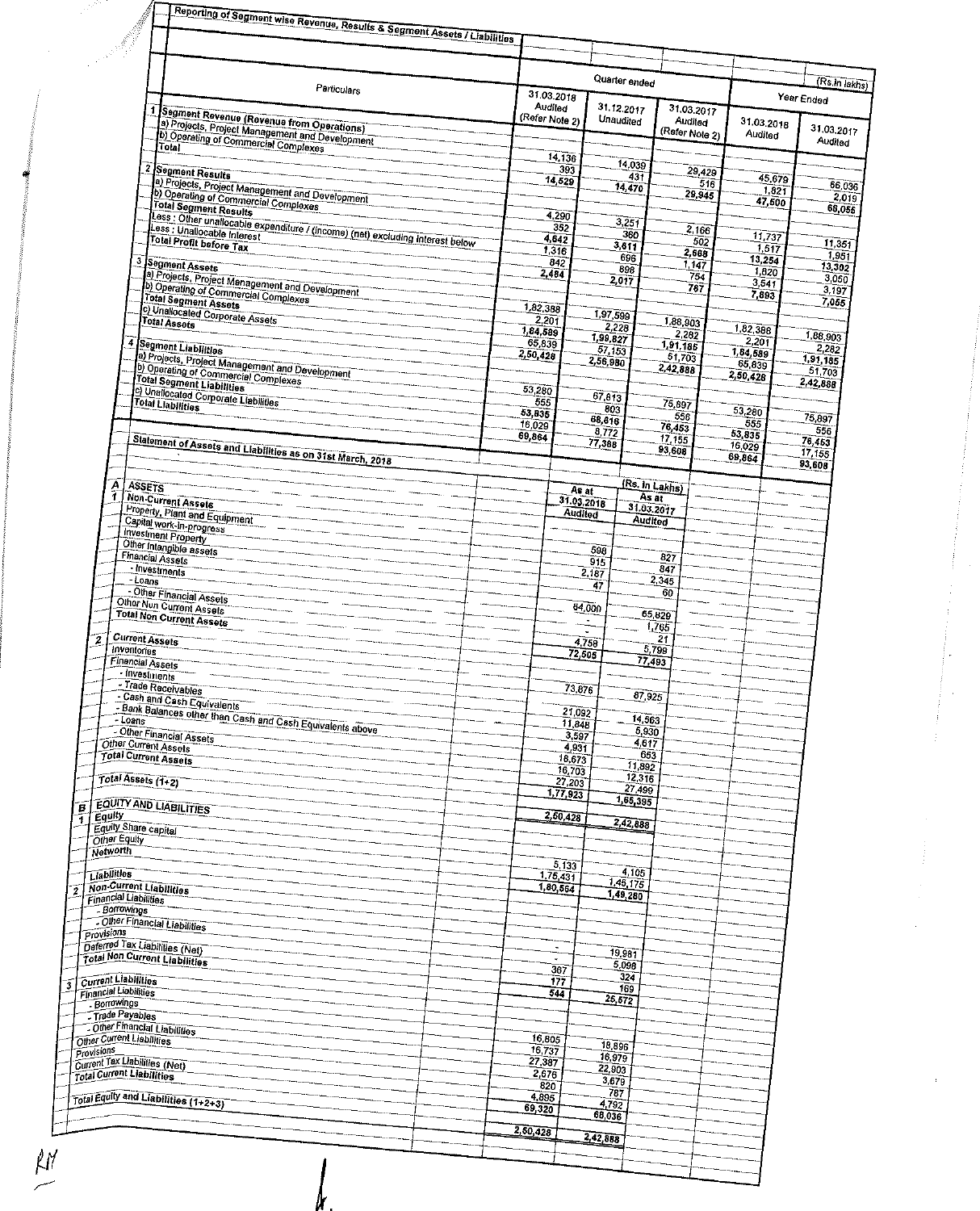|                | Notes:                                                                                                                                                                                                                                                                                                                                                                                                                                                                                                                                                       |                                    |  |  |  |
|----------------|--------------------------------------------------------------------------------------------------------------------------------------------------------------------------------------------------------------------------------------------------------------------------------------------------------------------------------------------------------------------------------------------------------------------------------------------------------------------------------------------------------------------------------------------------------------|------------------------------------|--|--|--|
| 1              | The above results have been reviewed by the Audit Committee and approved by the Board of Directors of the Company at their respective meetings held on 27th April,                                                                                                                                                                                                                                                                                                                                                                                           |                                    |  |  |  |
|                | 2018. The standalone financial statements for the quarter and year ended March 31, 2018 have been audited by the statutory auditors, Deloitte Haskins and Sells LLP<br>who have expressed an unmodified opinion. The Ind AS financial results of the Company for the quarter and year ended March 31, 2017 were audited by B.K. Khare &<br>Co., Chartered Accountants, the predecessor auditor.                                                                                                                                                              |                                    |  |  |  |
|                | 2 The figures for the quarter ended 31st March 2018 and 31st March 2017 are the balancing figures between the audited figures in respect of the full financial year and                                                                                                                                                                                                                                                                                                                                                                                      |                                    |  |  |  |
|                | the published year to date figures upto the third quarter.                                                                                                                                                                                                                                                                                                                                                                                                                                                                                                   |                                    |  |  |  |
| $\mathbf{3}$   | The standalone financial results of the Company have been prepared in accordance with the Indian Accounting Standards (Ind-AS) as prescribed under Section 133 of<br>the Companies Act, 2013 read with the relevant rules issued thereunder and the other accounting principles generally accepted in India.                                                                                                                                                                                                                                                 |                                    |  |  |  |
|                | The Board has recommended a dividend of Rs 6 per share on equity shares of Rs 10 each (60%) subject to approval of members of the Company at the forthcoming<br>Annual General Meeting.                                                                                                                                                                                                                                                                                                                                                                      |                                    |  |  |  |
|                | 5 During the current quarter ended 31st March 2018, the paid up equity capital has gone up by Rs 0.46 lakhs due to allotment of 4,550 shares pursuant to excercise of<br>stock options by eligible employees under ESOS 2012.                                                                                                                                                                                                                                                                                                                                |                                    |  |  |  |
|                | 6 Since the nature of activities being carried out by the Company is such that profits / losses from certain transactions do not necessarily accrue evenly over the year,<br>results of a quarter may not be representative of profits / losses for the year.                                                                                                                                                                                                                                                                                                |                                    |  |  |  |
| $\overline{7}$ | During the year ended 31st March 2018, Series II Non Convertible Debentures (Series II NCDs) of Rs 17,500 takh were redeemed alongwith redemption premium and                                                                                                                                                                                                                                                                                                                                                                                                |                                    |  |  |  |
|                | interest thereon on its due date on 3rd April 2017.                                                                                                                                                                                                                                                                                                                                                                                                                                                                                                          |                                    |  |  |  |
|                | Series III Non Convertible Debentures (Series III NCDs) of Rs 20,000 lakh were redeemed alongwith redemption premium and interest thereon on its due date on 4th<br>April 2018. With this repayment and the earlier repayment of Series I NCDs of Rs 12,500 lakh in the year 2016-17, the entire NCD's of Rs 50,000 lakh have been<br>repaid in full.                                                                                                                                                                                                        |                                    |  |  |  |
|                | These NCD's issued by the Company were adequately secured by an exclusive charge over certain assets, including Land & Building as identified by the Company                                                                                                                                                                                                                                                                                                                                                                                                 |                                    |  |  |  |
|                | from time to time. The identified assets were (a) land owned by the Company accounted as Construction Work in Progress (b) land owned by its subsidiary Mahindra<br>Integrated Township Limited. The Asset Cover ratio as on 31st March 2018 was 1.66.                                                                                                                                                                                                                                                                                                       |                                    |  |  |  |
|                |                                                                                                                                                                                                                                                                                                                                                                                                                                                                                                                                                              |                                    |  |  |  |
|                | 8 Crisil had assigned a rating of "AA-/Stable" to the Company's Non Convertible Debentures for Rs 50,000 Lakhs. The said NCD's stand redeemed in full on 4th April<br>2018.<br>India Ratings and Research Private Limited (Ind-Ra), a Fitch Group Company has affirmed the Company a Long-Term Issuer Rating of "IND AA Outlook Stable".<br>Further the rating assigned for bank facilities (Fund based & Non fund based) has been affirmed at "IND AA/Stable/IND A1+". There was no change in the credit<br>ratings during the year ended 31st March, 2018. |                                    |  |  |  |
|                |                                                                                                                                                                                                                                                                                                                                                                                                                                                                                                                                                              |                                    |  |  |  |
|                | 9 As per ind AG 100 'Operating Segment', the Company has reported Segment Information for below segments :<br>a. Projects, Project Management and Development<br>b. Operating of Commercial Complexes<br>For the purpose of this, the Managing Director is the Chief Operating Decision Maker.                                                                                                                                                                                                                                                               |                                    |  |  |  |
|                |                                                                                                                                                                                                                                                                                                                                                                                                                                                                                                                                                              |                                    |  |  |  |
|                | 10 Revenue from Operations for the current quarter is net of Rs 88 lakhs (Previous quarter and nine months ended 31st December 2017 : Rs 1,102 lakhs) towards input<br>Tax Credit benefit passed on to the customers as per the provisions of section 171 on Anti-Profiteering of CGST Act, 2017. This treatment is as per the prevailing<br>Indian Accounting Standards.                                                                                                                                                                                    |                                    |  |  |  |
|                | 11 Previous period / year figures have been regrouped / reclassified wherever found necessary, to conform to current period / year classification.                                                                                                                                                                                                                                                                                                                                                                                                           |                                    |  |  |  |
|                |                                                                                                                                                                                                                                                                                                                                                                                                                                                                                                                                                              |                                    |  |  |  |
|                |                                                                                                                                                                                                                                                                                                                                                                                                                                                                                                                                                              | For and on behalf of the Board     |  |  |  |
|                |                                                                                                                                                                                                                                                                                                                                                                                                                                                                                                                                                              |                                    |  |  |  |
|                |                                                                                                                                                                                                                                                                                                                                                                                                                                                                                                                                                              |                                    |  |  |  |
|                |                                                                                                                                                                                                                                                                                                                                                                                                                                                                                                                                                              |                                    |  |  |  |
|                | Place: Mumbai                                                                                                                                                                                                                                                                                                                                                                                                                                                                                                                                                | Anita Anundas<br>Managing Director |  |  |  |

 $\ddot{\phantom{0}}$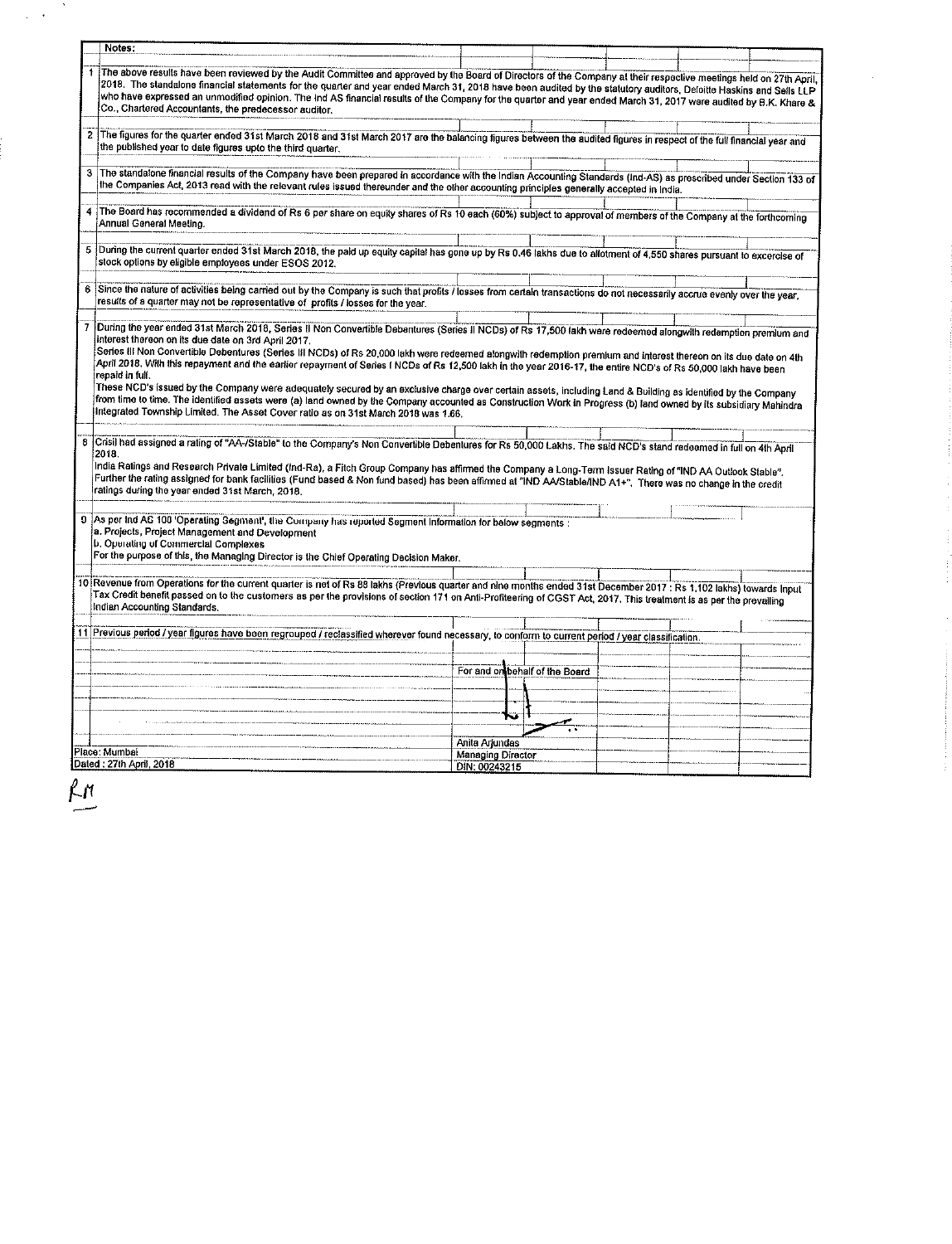# Deloitte de Chartered Accountants Chartered Accountants Chartered Accountants Chartered Accountants (Chartered Accountants) **Haskins & Sells LLP**<br> *Elphinstone Road (West*)

Tower 3, 27<sup>th</sup>-32<sup>nd</sup> Floor<br>Senapati Bapat Marg Mumbai - 400 013 Maharashtra, India

Tel: +91 22 6185 4000 Fax: +91 22 6185 4001

#### INDEPENDENT AUDITORS' REPORT TO THE BOARD OF DIRECTORS OF MAHINDRA LIFESPACE DEVELOPERS LIMITED

- 1. We have audited the accompanying Statement of Consolidated Financial Results of Mahindra Lifespace Developers Limited ("the Parent") and its subsidiaries (the Parent and its subsidiaries together referred to as "the Group") and its share of the profit/(loss) of its joint ventures for the year ended March 31, 2018 ("the Statement"), being submitted by the Parent pursuant to the requirement of Regulation 33 of the SEBI (Listing Obligations and Disclosure Requirements) Regulations, 2015, as modified by Circular No. CIR/CFD/FAC/62/2016 dated July 5, 2016.
- 2. This Statement, which is the responsibility of the Parent's Management and approved by the Board of Directors, has been compiled from the related consolidated financial statements which has been prepared in accordance with the Indian Accounting Standards prescribed under Section 133 of the Companies Act, 2013, read with relevant rules issued thereunder ("Ind AS") and other accounting principles generally accepted in India. Our responsibility is to express an opinion on the Statement based on our audit of such consolidated financial statements.
- 3. We conducted our audit in accordance with the Standards on Auditing issued by the Institute of Chartered Accountants of India. Those Standards require that we comply with ethical requirements and plan and perform the audit to obtain reasonable assurance about whether the Statement is free from material misstatement.

An audit involves performing procedures to obtain audit evidence about the amounts and the disclosures in the Statement. The procedures selected depend on the auditor's judgment, including the assessment of the risks of material misstatement of the Statement, whether due to fraud or error. In making those risk assessments, the auditor considers internal control relevant to the Parent's preparation and fair presentation of the Statement in order to design audit procedures that are appropriate in the circumstances, but not for the purpose of expressing an opinion on the effectiveness of the Parent's internal control. An audit also includes evaluating the appropriateness of the accounting policies used and the reasonableness of the accounting estimates made by the Management, as well as evaluating the overall presentation of the Statement.

We believe that the audit evidence obtained by us and other auditors in terms of their reports referred to in paragraph <sup>5</sup> below is sufficient and appropriate to provide <sup>a</sup> basis for our audit opinion.

4. In our opinion and to the best of our information and according to the explanations given to us, and based on the consideration of the reports of the other auditors on separate financial statements and the other financial information of subsidiaries and joint ventures referred to in paragraph 5 below, the Statement:

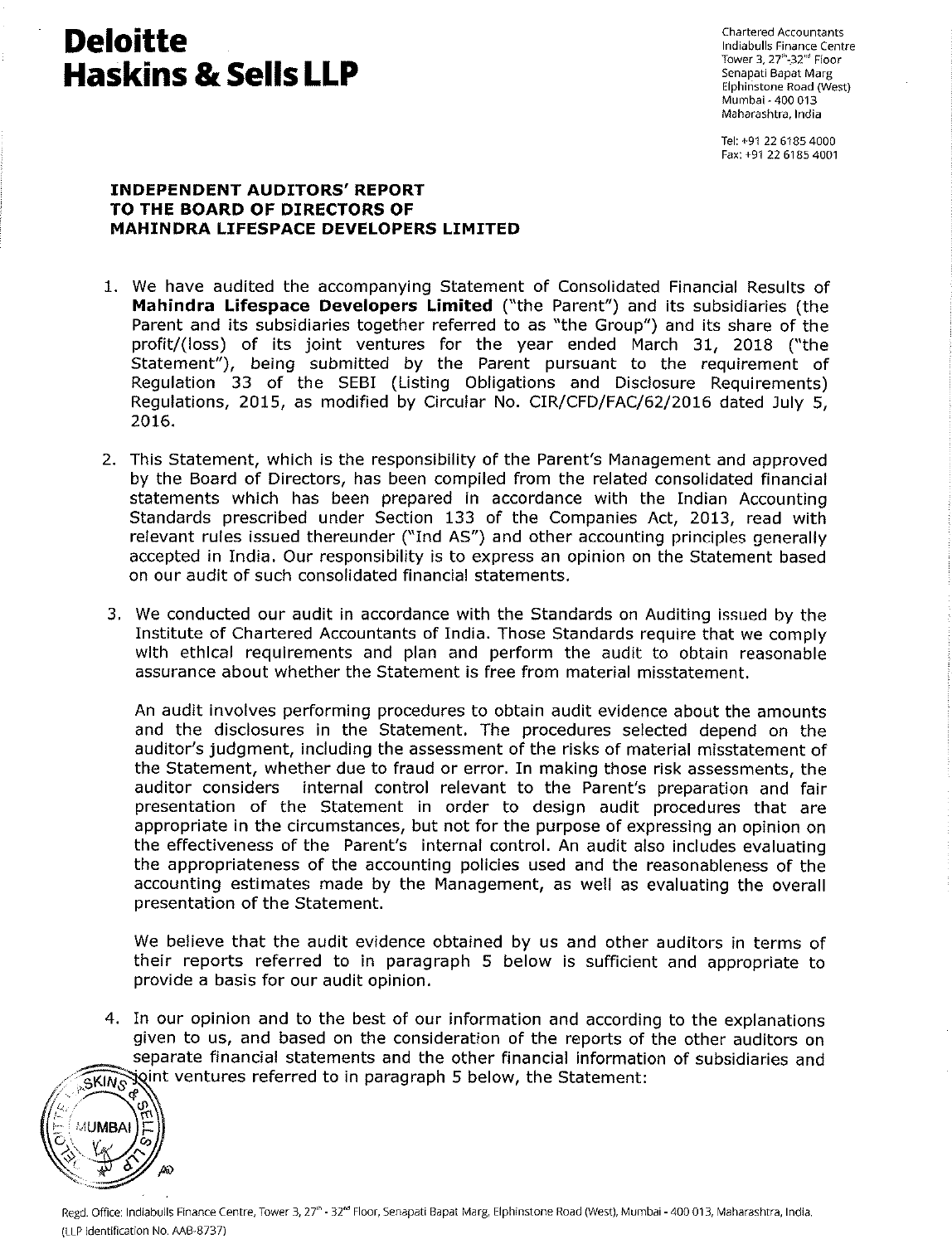## Deloitte Haskins & Sells LLP

a. includes the results of the following entities:

| <b>Name of the Company</b>                 | Relationship              |
|--------------------------------------------|---------------------------|
| Mahindra Lifespace Developers Limited      | Parent Company            |
| Anthurium Developers Limited               | Subsidiary Company        |
| Industrial Township (Maharashtra) Limited  | Subsidiary Company        |
| Knowledge Township Limited                 | Subsidiary Company        |
| Mahindra Infrastructure Developers Limited | Subsidiary Company        |
| Mahindra Integrated Township Limited       | Subsidiary Company        |
| Mahindra Residential Developers Limited    | Subsidiary Company        |
| Mahindra World City (Maharashtra) Limited  | Subsidiary Company        |
| Mahindra Water Utilities Limited           | <b>Subsidiary Company</b> |
| Ratnabhoomi Enterprises Private Limited    | Subsidiary Company        |
| Moonshine Construction Private Limited     | <b>Subsidiary Company</b> |
| Deepmangal Developers Private Limited      | Subsidiary Company        |
| Mahindra Happinest Developers Limited      | Joint Venture             |
| Industrial Cluster Private Limited         | Joint Venture             |
| Mahindra World City (Jaipur) Limited       | Joint Venture             |
| Mahindra Homes Private Limited             | Joint Venture             |
| Mahindra Inframan Water Utilities Limited  | Joint Venture             |
| Mahindra World City Developers Limited     | Joint Venture             |
| Mahindra Industrial Park Chennai Limited   | Joint Venture             |
| Mahindra Bebanco Developers Limited        | Joint Venture             |

- b. is presented in accordance with the requirements of Regulation <sup>33</sup> of the SEBI (Listing Obligations and Disclosure Requirements) Regulations, 2015, as modified by Circular No. CIR/CFD/FAC/62/2016 dated July 5, 2016; and
- c. gives <sup>a</sup> true and fair View in conformity with the aforesaid Indian Accounting Standards and other accounting principles generally accepted in India of the net profit, Total comprehensive income and other financial information of the Group for the year ended March 31, 2018.
- 5. We did not audit the financial information of ten subsidiaries included in the consolidated financial results, whose financial information reflect total assets of Rs. 32,323.00 lakhs as at March 31, 2018, total revenues of Rs. 8,380.22 lakhs, total net profit after tax of Rs. 168.66 lakhs and total comprehensive income of Rs. 168.66 lakhs for the year ended on that date, as considered in the consolidated financial results. The consolidated financial results also include the Group's share of net profit of Rs. 2,512.47 lakhs and total comprehensive income of Rs. 2,512.47 lakhs for the year ended March 31, 2018, as considered in the consolidated financial results, in respect of five joint ventures, whose financial information have not been audited by us. These financial information have been audited by other auditors whose reports have been furnished to us by the Management and our opinion on the consolidated financial results, in so far as it relates to the amounts and disclosures included in respect of these subsidiaries and joint ventures, is based solely on the reports of the other auditors.

Our opinion on the Statement is not modified in respect of the above matter with respect to our reliance on the work done and the reports of the other auditors.

**SKIN<sub>S</sub> UMBA**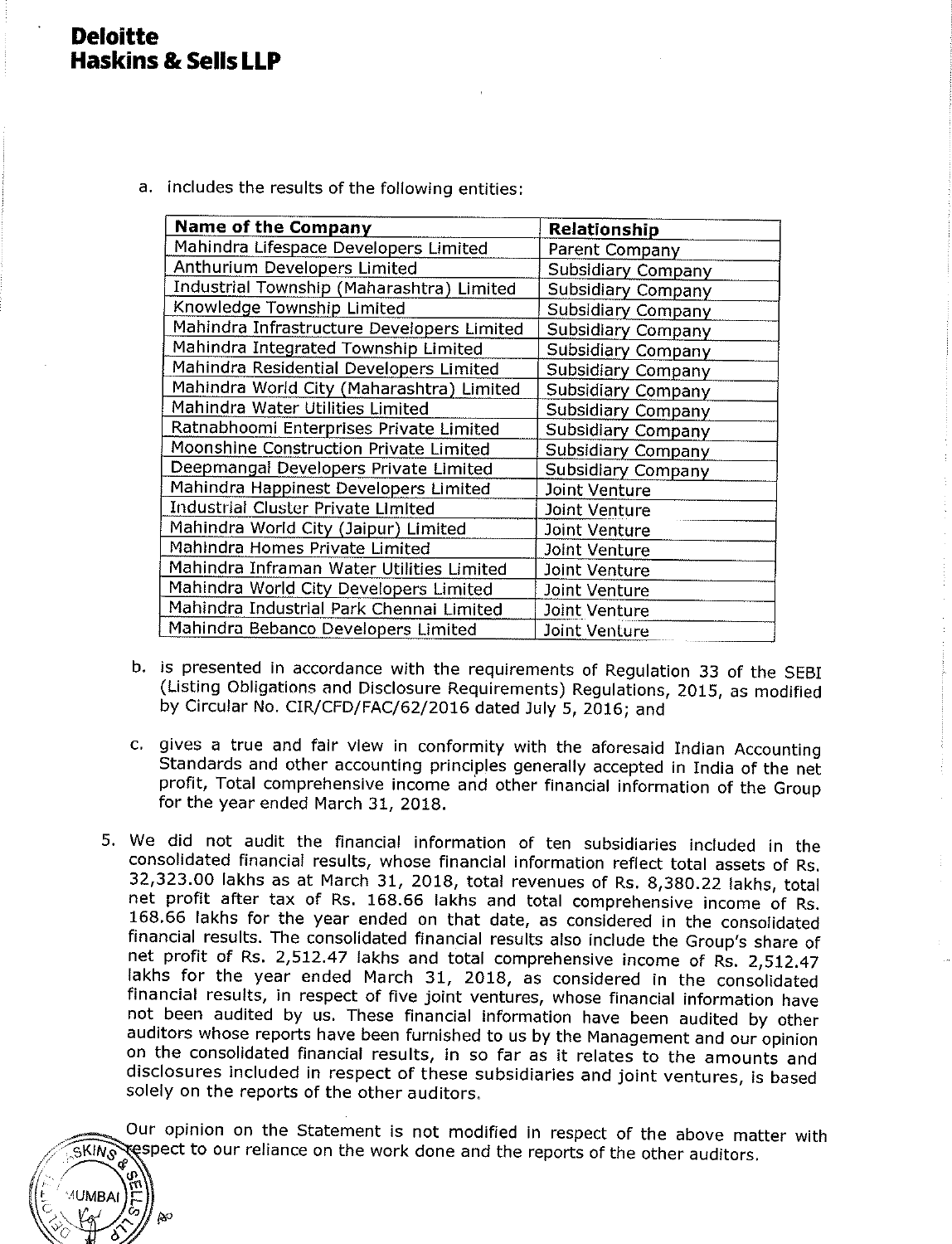## Deloitte Haskins & Sells LLP

6. The Statement includes the results for the Quarter ended March 31, <sup>2018</sup> being the balancing figure between audited figures in respect of the full financial year and the published year to date figures up to the third quarter of the current financial year which were subject to limited review by us.

### For DELOITTE HASKINS & SELLS LLP

Ketan Vora Partner

nora

(Membership No. 100459)

Chartered Accountants (Firm's Registration No. 117366W/W-100018)



MUMBAI, April 27, 2018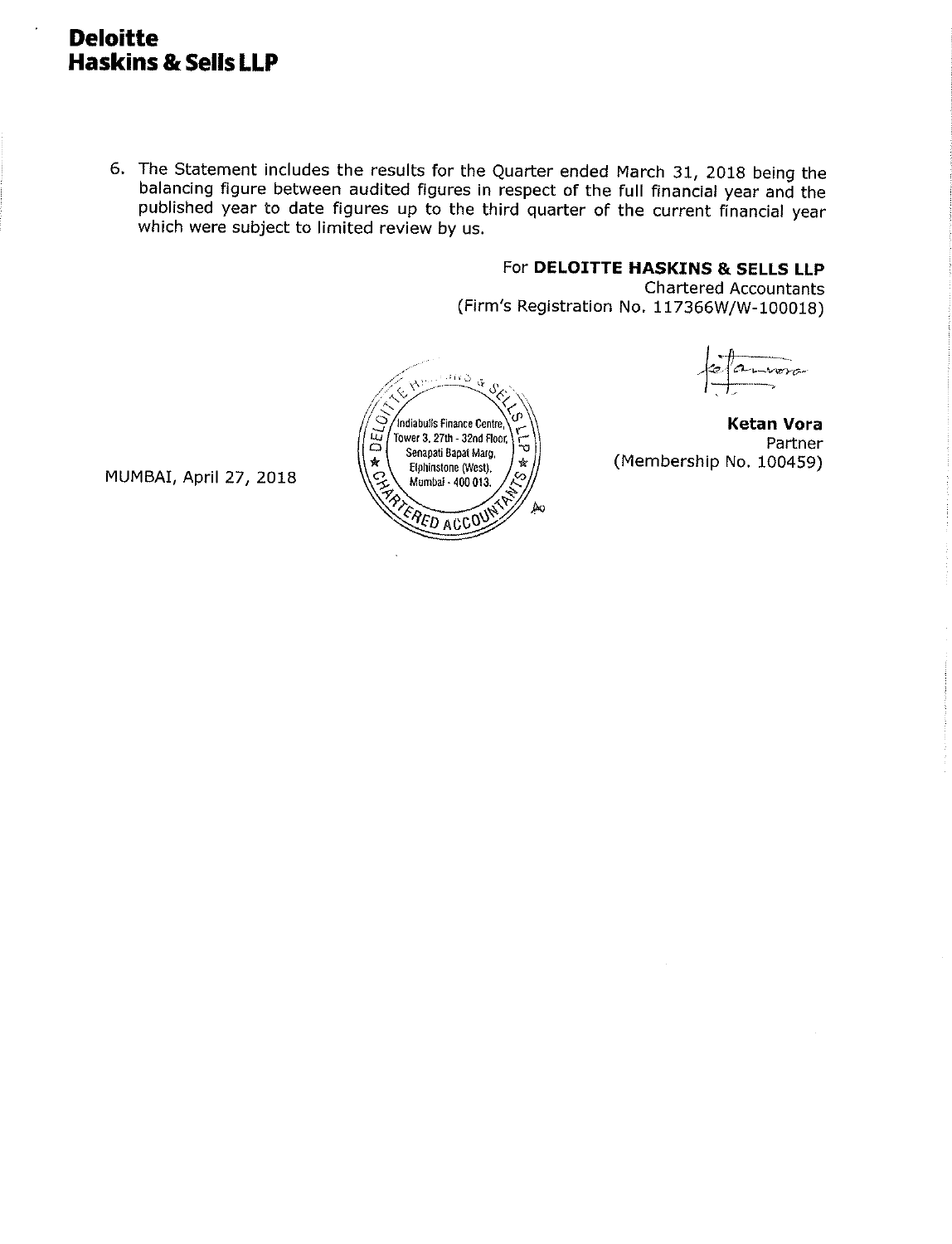|                  | Mahindra Lifespace Developers Limited                                                                                                                                                                               |                                         |                         |                                         |                       |                       |
|------------------|---------------------------------------------------------------------------------------------------------------------------------------------------------------------------------------------------------------------|-----------------------------------------|-------------------------|-----------------------------------------|-----------------------|-----------------------|
|                  | CIN - L45200MH1999PLC118949<br>Fax No.: 022-24975084 Tel.: 022-67478600 Website: www.mahindralifespaces.com                                                                                                         |                                         |                         |                                         |                       |                       |
|                  | Registered Office :- Mahindra Towers, 5th Floor, Worli, Mumbal - 400018                                                                                                                                             |                                         |                         |                                         |                       |                       |
|                  | Statement of Consolidated Audited Financial Results For The Quarter and Year Ended as on 31st March, 2018                                                                                                           |                                         |                         |                                         |                       |                       |
|                  |                                                                                                                                                                                                                     |                                         |                         |                                         |                       | (Rs. in lakhs)        |
|                  | Particulars                                                                                                                                                                                                         |                                         | Quarter Ended           |                                         |                       | Year Ended            |
|                  |                                                                                                                                                                                                                     | 31.03.2018<br>Audited<br>(Refer Note 2) | 31.12.2017<br>Unaudited | 31.03.2017<br>Audited<br>(Refer Note 2) | 31.03.2018<br>Audited | 31.03.2017<br>Audited |
| 1                |                                                                                                                                                                                                                     |                                         |                         |                                         |                       |                       |
| $\boldsymbol{z}$ | Revenue from Operations<br>Other Income                                                                                                                                                                             | 16 180<br>1,884                         | 16,834<br>1,730         | 32,702<br>1,545                         | 56,619<br>7,794       | 76,215<br>6,887       |
| 3                | Total Income (1+2)                                                                                                                                                                                                  | 18,064                                  | 18,564                  | 34,247                                  | 64,413                | 83,102                |
| 4                | Expenses:                                                                                                                                                                                                           |                                         |                         |                                         |                       |                       |
|                  | a) Cost of Sales                                                                                                                                                                                                    |                                         |                         |                                         |                       |                       |
|                  | - Cost of Projects                                                                                                                                                                                                  | 10.282                                  | 11,541                  | 27,906                                  | 37,344                | 56,589                |
|                  | - Operating Expenses<br>b) Employee Benefits Expense                                                                                                                                                                | 550<br>1,586                            | 524                     | 690                                     | 2,017                 | 2,261                 |
|                  | c) Finance Costs                                                                                                                                                                                                    | 1982                                    | 1,604<br>714            | 1,825<br>424                            | 6,603<br>4,129        | 0,814<br>2,021        |
|                  | d) Depreciation and Amortization Expense                                                                                                                                                                            | 99                                      | 106                     | 117                                     | 426                   | 462                   |
|                  | e) Other Expenses<br><b>Total Expenses</b>                                                                                                                                                                          | 1.478                                   | 1,086                   | 1,695                                   | 4,912                 | 5,518                 |
|                  |                                                                                                                                                                                                                     | 15,977                                  | 15,676                  | 32,667                                  | 66,431                | 73,666                |
| 5.               | Profit before Share of Profit of Joint Ventures (3-4)                                                                                                                                                               | 2,087                                   | 2,989                   | 1,590                                   | 8,982                 | 9,437                 |
| 6                | Share of Profit of Joint Ventures                                                                                                                                                                                   | 3,333                                   | 645                     | 1,230                                   | 4,472                 | 4,453                 |
|                  | 7 Profit Before Tax (6+6)                                                                                                                                                                                           | 5,420                                   | 3,634                   | 2,820                                   | 13,454                | 13,890                |
|                  | 8 Tax Expense<br>a) Current Tax                                                                                                                                                                                     | 702                                     | 915                     | 463                                     |                       |                       |
|                  | b) Deferred Tax                                                                                                                                                                                                     | (55)                                    | 5                       | 411                                     | 3,022<br>96           | 2,876<br>425          |
|                  |                                                                                                                                                                                                                     |                                         |                         |                                         |                       |                       |
|                  | 9 Profit after tax (7-8)                                                                                                                                                                                            | 4,773                                   | 2,714                   | 1,946                                   | 10,336                | 10,589                |
|                  | 10 Other Comprehensive Income                                                                                                                                                                                       |                                         |                         |                                         |                       |                       |
|                  | llems that will not be reclassified to profit or loss                                                                                                                                                               |                                         |                         |                                         |                       |                       |
|                  | Remeasurements of the defined benefit liabilities (net of taxes)                                                                                                                                                    | (15)                                    |                         | 57                                      | (15)                  | 57                    |
|                  | 11 Total Comprehensive Income (9+10)                                                                                                                                                                                | 4,758                                   | 2,714                   | 2,003                                   | 10,321                | 10,646                |
|                  | Attributable to:<br>Owners of the parent                                                                                                                                                                            | 4,760                                   | 2,597                   | 1,797                                   | 10,085                |                       |
|                  | Non controlling interest                                                                                                                                                                                            | (2)                                     | 117                     | 206                                     | 236                   | 10.281<br>365         |
|                  | 12 Of The Total Comprehensive Income above,                                                                                                                                                                         |                                         |                         |                                         |                       |                       |
|                  | Profit for the period attributable to:                                                                                                                                                                              |                                         |                         |                                         |                       |                       |
|                  | Owners of the parent                                                                                                                                                                                                | 4,776                                   | 2,607                   | 1,740                                   | 10,100                | 10,224                |
|                  | Non controlling interest                                                                                                                                                                                            | (2)                                     | 117                     | 206                                     | 236                   | 305                   |
|                  | 13 Of The Total Comprehensive Income above,<br>Other Comprehensive Income attributable to:                                                                                                                          |                                         |                         |                                         |                       |                       |
|                  | Owners of the parent                                                                                                                                                                                                | (15)                                    | $\blacksquare$          | 57                                      | (15)                  | 57                    |
|                  | Non controlling interest                                                                                                                                                                                            |                                         | ٠                       |                                         |                       | $\bullet$             |
|                  | 14 Paid-up Equity Share Capital (Face Value of Rs.10 each)                                                                                                                                                          | 5,133                                   | 5,132                   | 4,105                                   | 5,133                 | 4,105                 |
|                  | 16 Reserves (excluding revaluation reserves)                                                                                                                                                                        |                                         |                         |                                         | 2,00,752              | 1,65,852              |
|                  | 16 Debenture Redemption Reserve<br>17 Capital Redemption Reserve                                                                                                                                                    |                                         |                         |                                         | 15.011                | 14.652                |
|                  |                                                                                                                                                                                                                     |                                         |                         |                                         | 13,139                | 13, 139               |
|                  | 18 Earning Per Share (Face value of Rs. 10/- each) (Rs.)*                                                                                                                                                           |                                         |                         |                                         |                       |                       |
|                  | a) Basic<br>b) Diluted                                                                                                                                                                                              | 9.38<br>9.36                            | 5.10<br>5.09            | 4.24<br>4.24                            | 19.93<br>19.88        | 23.08                 |
|                  |                                                                                                                                                                                                                     |                                         |                         |                                         |                       | 23.03                 |
|                  | 19 Debt Service Coverage Ratio (DSCR)<br>20 Interest Service Coverage Ratio (ISCR)                                                                                                                                  |                                         |                         |                                         | 0.27                  | 0.26                  |
|                  | 21 Debt Equity Ratio                                                                                                                                                                                                |                                         |                         |                                         | 2.80<br>0.22          | 2.36<br>0.38          |
|                  |                                                                                                                                                                                                                     |                                         |                         |                                         |                       |                       |
|                  | * Basic and Diluted EPS for all periods, except years ended 31.03.2017 and 31.03.2018, are not annualised<br>DSCR = (Profit before interest, tax and exceptional items) / (Interest expense + principal repayments) |                                         |                         |                                         |                       |                       |
|                  | ISCR = (Profit before interest, tax and exceptional items) / Interest expense                                                                                                                                       |                                         |                         |                                         |                       |                       |
|                  |                                                                                                                                                                                                                     |                                         |                         |                                         |                       |                       |

 $\bigg\}$  .

 $rac{R_{M}}{R_{M}}$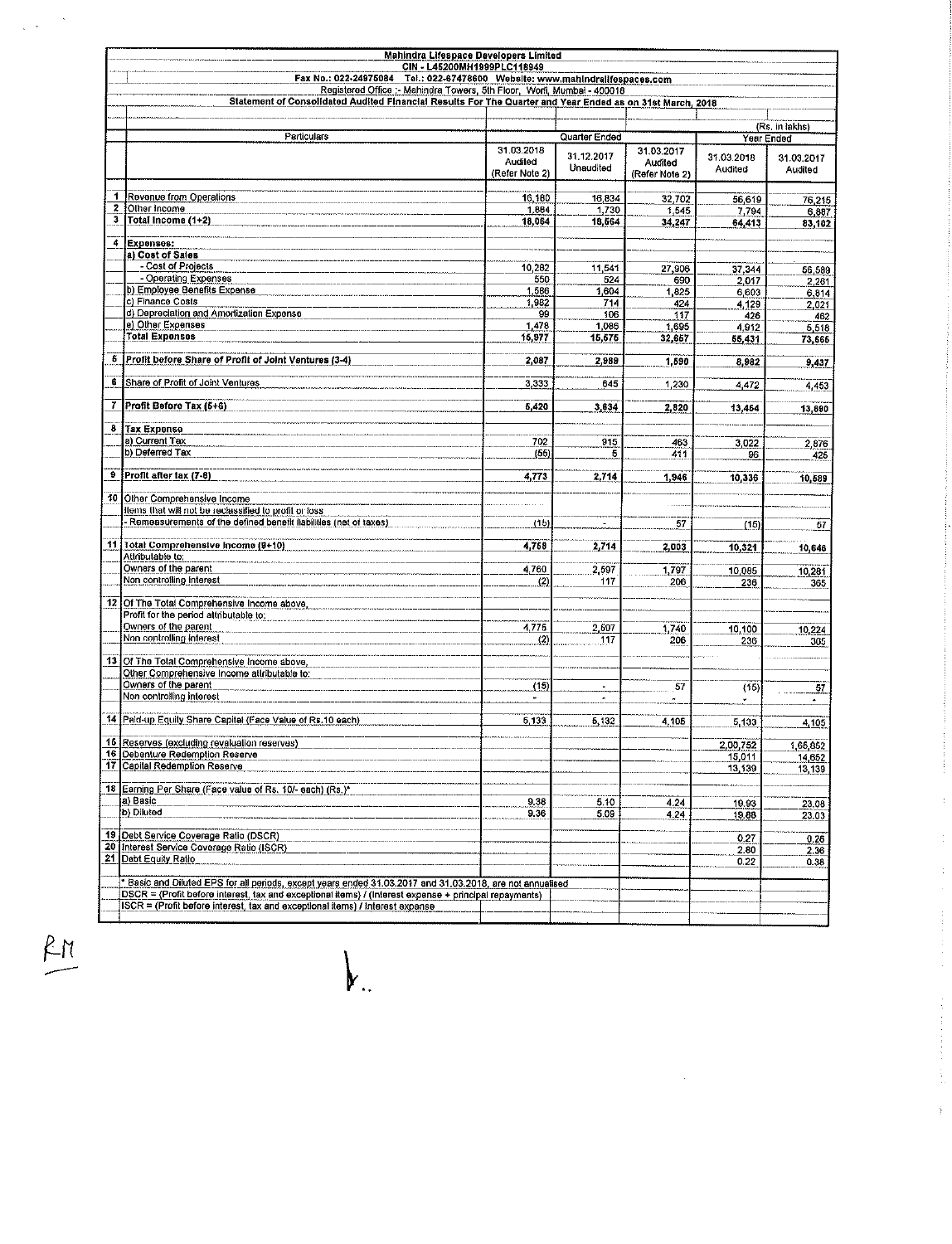|                         | Reporting of Segment wise Revenue, Results & Segment Assets / Liabilities                 |                   |                    |                     |                   |                    |
|-------------------------|-------------------------------------------------------------------------------------------|-------------------|--------------------|---------------------|-------------------|--------------------|
|                         |                                                                                           |                   |                    |                     |                   | (Rs in Lakhs)      |
|                         |                                                                                           | 31.03.2018        | Quarter Ended      | 31.03.2017          |                   | Year Ended         |
|                         | Particulars                                                                               | Audited           | 31.12.2017         | Audited             | 31.03.2018        | 31.03.2017         |
|                         |                                                                                           | (Refer Note 2)    | Unaudited          | (Refer Note 2)      | Audited           | Audited            |
|                         |                                                                                           |                   |                    |                     |                   |                    |
|                         | 1 Segment Revenue (Revenue from Operations)                                               |                   | 16,403             |                     |                   |                    |
|                         | a) Projects, Project Management and Development<br>b) Operating of Commercial Complexes   | 15,787<br>393     | 431                | 32,186<br>516       | 54,798<br>1,821   | 74,196<br>2,019    |
|                         | <b>TOTAL</b>                                                                              | 16,180            | 16,834             | 32,702              | 56,619            | 76,215             |
|                         |                                                                                           |                   |                    |                     |                   |                    |
| $\mathbf{z}$            | <b>Segment Results</b>                                                                    | 7.913             | 4,358              | 4.685               | 17,866            | 17,834             |
|                         | a) Projects, Project Management and Development<br>b) Operating of Commercial Complexes   | 352               | 360                | 502                 | 1,517             | 1,951              |
|                         | <b>Total Segment Results</b>                                                              | 8,265             | 4,718              | 5,187               | 19,383            | 19,786             |
|                         | Less : Other unallocable expenditure / (income) (net)                                     | 863               | 370                | 1,943               | 1,800             | 3,874              |
|                         | Less : Unallocable Interest<br><b>Total Profit before Tax</b>                             | 1,982<br>5,420    | 714<br>3,634       | 424<br>2,820        | 4,129<br>13,454   | 2,021              |
|                         |                                                                                           |                   |                    |                     |                   | 13,890             |
|                         | 3 Segment Assets                                                                          |                   |                    |                     |                   |                    |
|                         | a) Projects, Project Management and Development                                           | 2,32,370          | 2,43,770           | 2,68,085            | 2,32,370          | 2,68,085           |
|                         | b) Operating of Commercial Complexes<br><b>Total Segment Assets</b>                       | 2,201<br>2,34,571 | 2,228<br>2,45,998  | 2,282<br>2,70,367   | 2,201<br>2,34,671 | 2,282<br>2,70,367  |
|                         | c) Unallocated Corporate Assets                                                           | 65,227            | 57,960             | 18,259              | 65,227            | 18,259             |
|                         | <b>Total Assets</b>                                                                       | 2.99,798          | 3,03,958           | 2,88,626            | 2,99,798          | 2,88,626           |
|                         |                                                                                           |                   |                    |                     |                   |                    |
|                         | 4 Segment Liabilities<br>a) Projects, Project Management and Development                  | 78,863            | 87,677             | 98,314              | 78,863            | 98,314             |
|                         | b) Operating of Commercial Complexes                                                      | 555               | 803                | 556                 | 555               | 556                |
|                         | <b>Total Segment Liabilities</b>                                                          | 79,418            | 88,480             | 98,870              | 79,418            | 98,870             |
|                         | c) Unallocated Corporate Liabilities<br><b>Total Liabilities</b>                          | 10,040<br>89,468  | 9,252<br>97,732    | 15,450<br>1,14,320  | 10,040<br>89,458  | 15.450<br>1,14,320 |
|                         |                                                                                           |                   |                    |                     |                   |                    |
|                         |                                                                                           |                   |                    |                     |                   |                    |
|                         |                                                                                           |                   |                    | (Rs. In Lakhs)      |                   |                    |
|                         | Statement of Assets and Liabilities as on 31st March, 2018                                |                   | As at              | As at               |                   |                    |
|                         |                                                                                           |                   | 31.03.2018         | 31.03.2017          |                   |                    |
|                         |                                                                                           |                   | Audited            | Audited             |                   |                    |
| Ä<br>1.                 | <b>ASSETS</b><br>Non-current assets                                                       |                   |                    |                     |                   |                    |
|                         | Property, Plant and Equipment                                                             |                   | 696                | 946                 |                   |                    |
|                         | Capital work-in-progress                                                                  |                   | 915                | 847                 |                   |                    |
|                         | <b>Investment Property</b>                                                                |                   | 2,187              | 2,345               |                   |                    |
|                         | Goodwill                                                                                  |                   | 6,604<br>47        | 6,604<br>60         |                   |                    |
|                         | Other Intengible assets<br><b>Financial Assets</b>                                        |                   |                    |                     |                   |                    |
|                         | Invostments                                                                               |                   | 73,738             | 59,680              |                   |                    |
|                         | - Trade Receivables                                                                       |                   | 1,101              | 2,200               |                   |                    |
|                         | - Loans<br>- Other Financial Assets                                                       |                   | 108                | 1,629<br>21         |                   |                    |
|                         | Other Non Current Assets                                                                  |                   | 5,887              | 6,770               |                   |                    |
|                         | <b>Total Non Current Assets</b>                                                           |                   | 91,283             | 81,102              |                   |                    |
| $\overline{\mathbf{2}}$ |                                                                                           |                   |                    |                     |                   |                    |
|                         | <b>Current assets</b><br><b>Inventories</b>                                               |                   | 91,242             | 1,17,123            |                   |                    |
|                         | <b>Financial Assets</b>                                                                   |                   |                    |                     |                   |                    |
|                         | - Investments                                                                             |                   | 21,708             | 14,566              |                   |                    |
|                         | - Trade Receivables                                                                       |                   | 14,521             | 7,609               |                   |                    |
|                         | - Cash and Cash Equivalents<br>- Bank Balances other than Cash and Cash Equivalents above |                   | 4,979<br>8,038     | <u>, 508</u><br>893 |                   |                    |
|                         | - Loans                                                                                   |                   | 19,626             | 14,773              |                   |                    |
|                         | - Other Financial Assets                                                                  |                   | 18,716             | 12,566              |                   |                    |
|                         | Other current assets<br><b>Total Current Assets</b>                                       |                   | 29,685<br>2,08,515 | 32,486<br>2,07,524  |                   |                    |
|                         |                                                                                           |                   |                    |                     |                   |                    |
|                         | Total Assets(1+2)                                                                         |                   | 2,99,798           | 2,88,626            |                   |                    |
|                         |                                                                                           |                   |                    |                     |                   |                    |
| в<br>1                  | <b>EQUITY AND LIABILITIES</b><br>Equity                                                   |                   |                    |                     |                   |                    |
|                         | Equity Share capital                                                                      |                   | 5,133              | 4,105               |                   |                    |
|                         | Other Equity                                                                              |                   | 2,00,752           | 1,65,852            |                   |                    |
|                         | Networth                                                                                  |                   | 2,05,885           | 1,69,957            |                   |                    |
|                         | Non Controlling Interest                                                                  |                   | 4,455              | 4,349               |                   |                    |
|                         |                                                                                           |                   | 2,10,340           | 1,74,306            |                   |                    |
|                         | Liabilities                                                                               |                   |                    |                     |                   |                    |
| 2                       | Non-current liabilities<br>Financial Liabilities                                          |                   |                    |                     |                   |                    |
|                         | - Borrowings                                                                              |                   | 5,758              | 27,478              |                   |                    |
|                         | - Other Financial Liabilities                                                             |                   | 697                | 5,545               |                   |                    |
|                         | Provisions                                                                                |                   | 217                | 212                 |                   |                    |
|                         | Deferred tax liabilities (Net)<br><b>Total Non Current Liabilities</b>                    |                   | 3,873<br>10,546    | 3,750<br>36,985     |                   |                    |
|                         |                                                                                           |                   |                    |                     |                   |                    |
| 3                       | <b>Current liabilities</b>                                                                |                   |                    |                     |                   |                    |
|                         | Financial Liabilities                                                                     |                   |                    |                     |                   |                    |
|                         | - Borrowings<br>- Trade Payables                                                          |                   | 17,602<br>19,429   | 20,185<br>20,339    |                   |                    |
|                         | - Other Financial Liabilities                                                             |                   | 32,235             | 26,406              |                   |                    |
|                         | Other current fiabilities                                                                 |                   | 3,476              | 4,490               |                   |                    |
|                         | Provisions                                                                                |                   | 1,156              | 1,017               |                   |                    |
|                         | Current Tax Liabilities (Net)<br><b>Total Current Liabilities</b>                         |                   | 5,015<br>78,913    | 4,898<br>77,336     |                   |                    |
|                         |                                                                                           |                   |                    |                     |                   |                    |
|                         | Total Equity and Liabilities(1+2+3)                                                       |                   | 2,99,798           | 2,88,626            |                   |                    |
|                         |                                                                                           |                   |                    |                     |                   |                    |

 $ln$